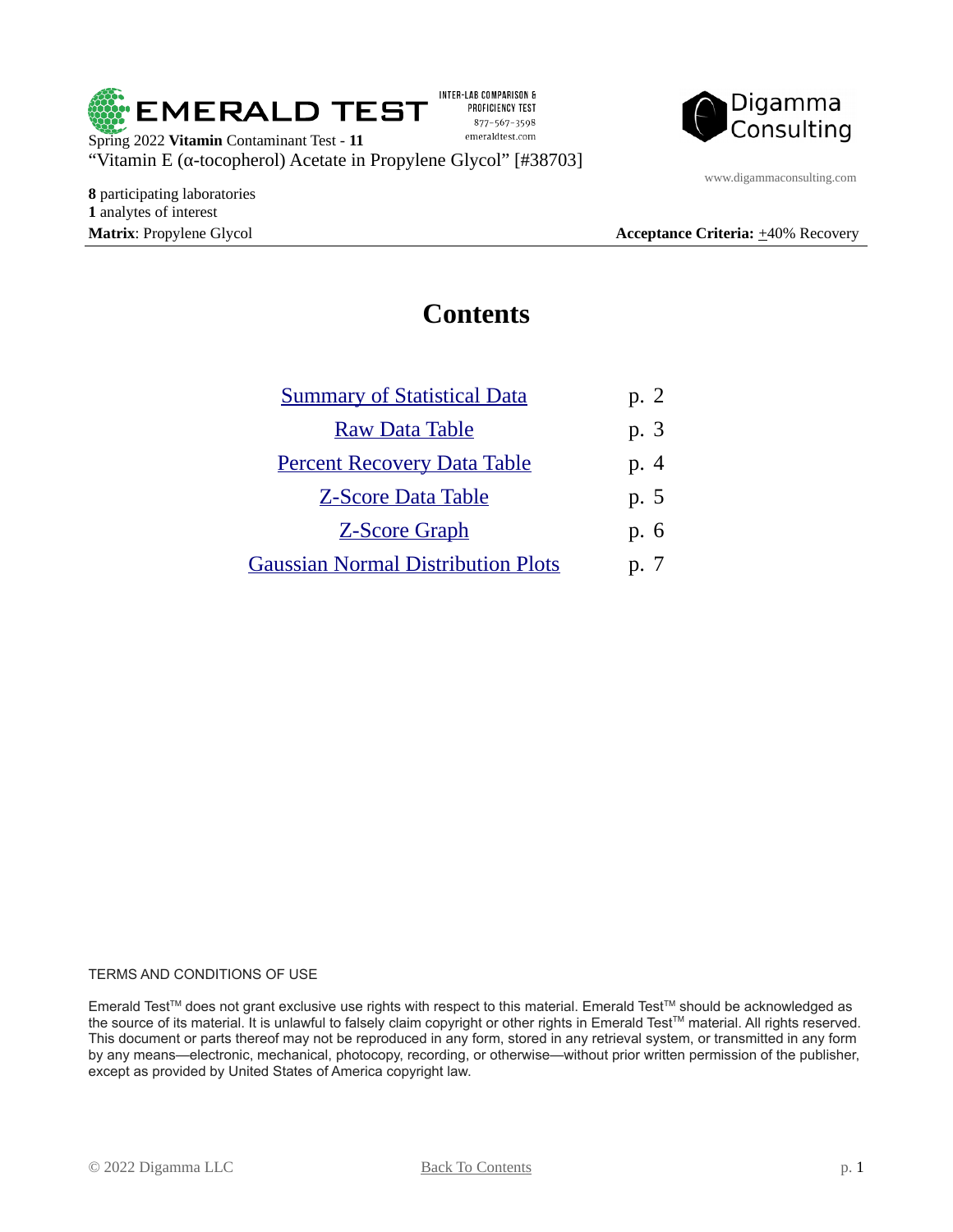

INTER-LAB COMPARISON & PROFICIENCY TEST 877-567-3598 emeraldtest.com



www.digammaconsulting.com

**8** participating laboratories **1** analytes of interest

**Matrix**: Propylene Glycol **Acceptance Criteria:**  $\pm$ 40% Recovery

|                                |                       | ◡            |                  |                                     |         |                        |                       |                                       |                                        |               |
|--------------------------------|-----------------------|--------------|------------------|-------------------------------------|---------|------------------------|-----------------------|---------------------------------------|----------------------------------------|---------------|
| Component                      | <u>ଗ୍ର</u><br>፵<br>ັທ | m<br>മ<br>נם | 5<br>iation<br>℅ | $\mathbf{C}$<br>ලි<br>യ<br>$\sigma$ | 징<br>వి | #<br>⋗<br>ົດ<br>cepted | వ<br>ъ<br>ō<br>cepted | #<br>₫<br>в<br>ი<br>п<br>Φ<br>੦ੁ<br>g | వ<br>る<br>Ā<br>Ω<br>n<br>መ<br>ъ<br>ក្ខ | #<br>–<br>ers |
| (+/-)-alpha-Tocopherol acetate | 434.700               | 272.952      | 47.970           | 569                                 | 76.397  | 8                      | 100                   |                                       | ∩⊩                                     | $\Omega$      |

## <span id="page-1-0"></span>**Summary of Statistical Data**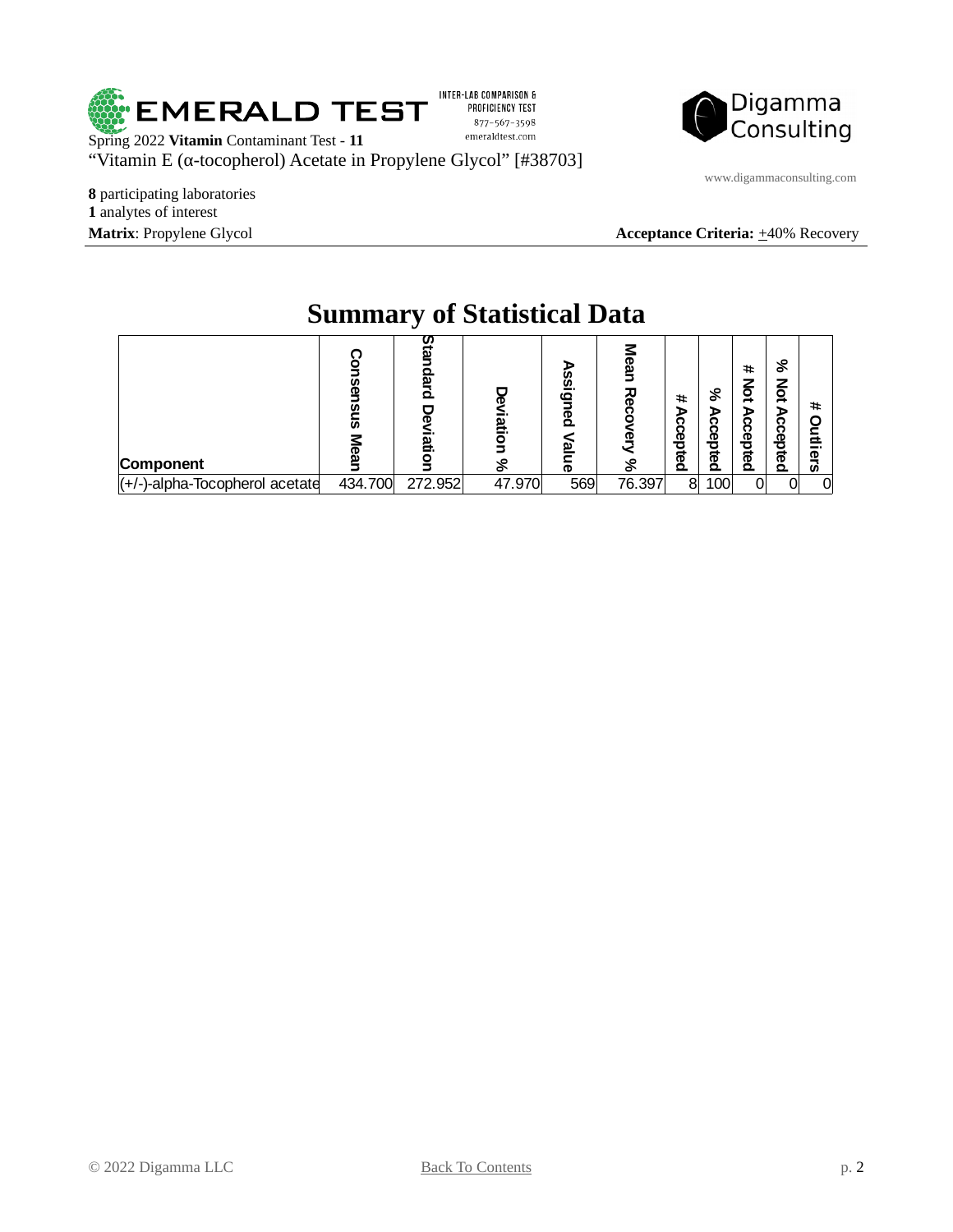

INTER-LAB COMPARISON & PROFICIENCY TEST 877-567-3598 emeraldtest.com



www.digammaconsulting.com

**8** participating laboratories **1** analytes of interest

**Matrix**: Propylene Glycol **Acceptance Criteria:**  $\pm$ 40% Recovery

| Kaw Dala Tanie   |                                                 |  |
|------------------|-------------------------------------------------|--|
| Lab ID<br>number | alpha-<br><b>Tocopherol</b><br>acetate<br>ug/ml |  |
| 5427             | $>1e-05$                                        |  |
| 5428             | >1.0                                            |  |
| 5439             | 537.6                                           |  |
| 5454             | 512                                             |  |
| 5491             | 552                                             |  |
| 5504             | 639.00000                                       |  |
| 5514             | 669                                             |  |
| 5578             | 56                                              |  |

#### <span id="page-2-0"></span>**Raw Data Table**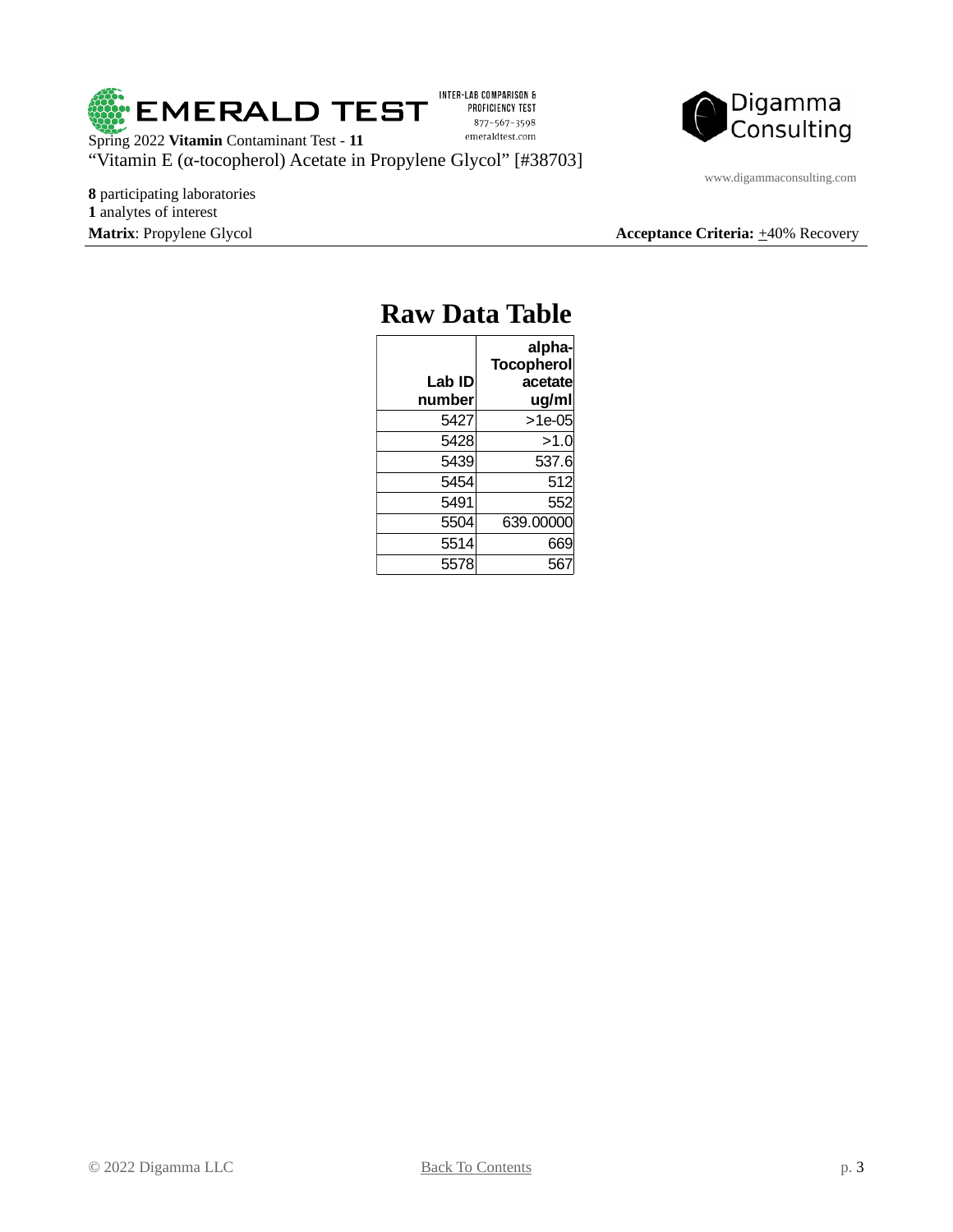

INTER-LAB COMPARISON & PROFICIENCY TEST 877-567-3598 emeraldtest.com

Digamma<br>Consulting

www.digammaconsulting.com

**8** participating laboratories **1** analytes of interest

**Matrix**: Propylene Glycol **Acceptance Criteria:**  $\pm$ 40% Recovery

## <span id="page-3-0"></span>**Percent Recovery Data Table**

|         | alpha-<br><b>Tocopherol</b> |  |
|---------|-----------------------------|--|
| Analyst | acetate<br>ug/ml            |  |
| 5427    | NΑ                          |  |
| 5428    | <b>NA</b>                   |  |
| 5439    | 94.48%                      |  |
| 5454    | 89.98%                      |  |
| 5491    | 97.01%                      |  |
| 5504    | 112.30%                     |  |
| 5514    | 117.57%                     |  |
| 5578    | 99.65%                      |  |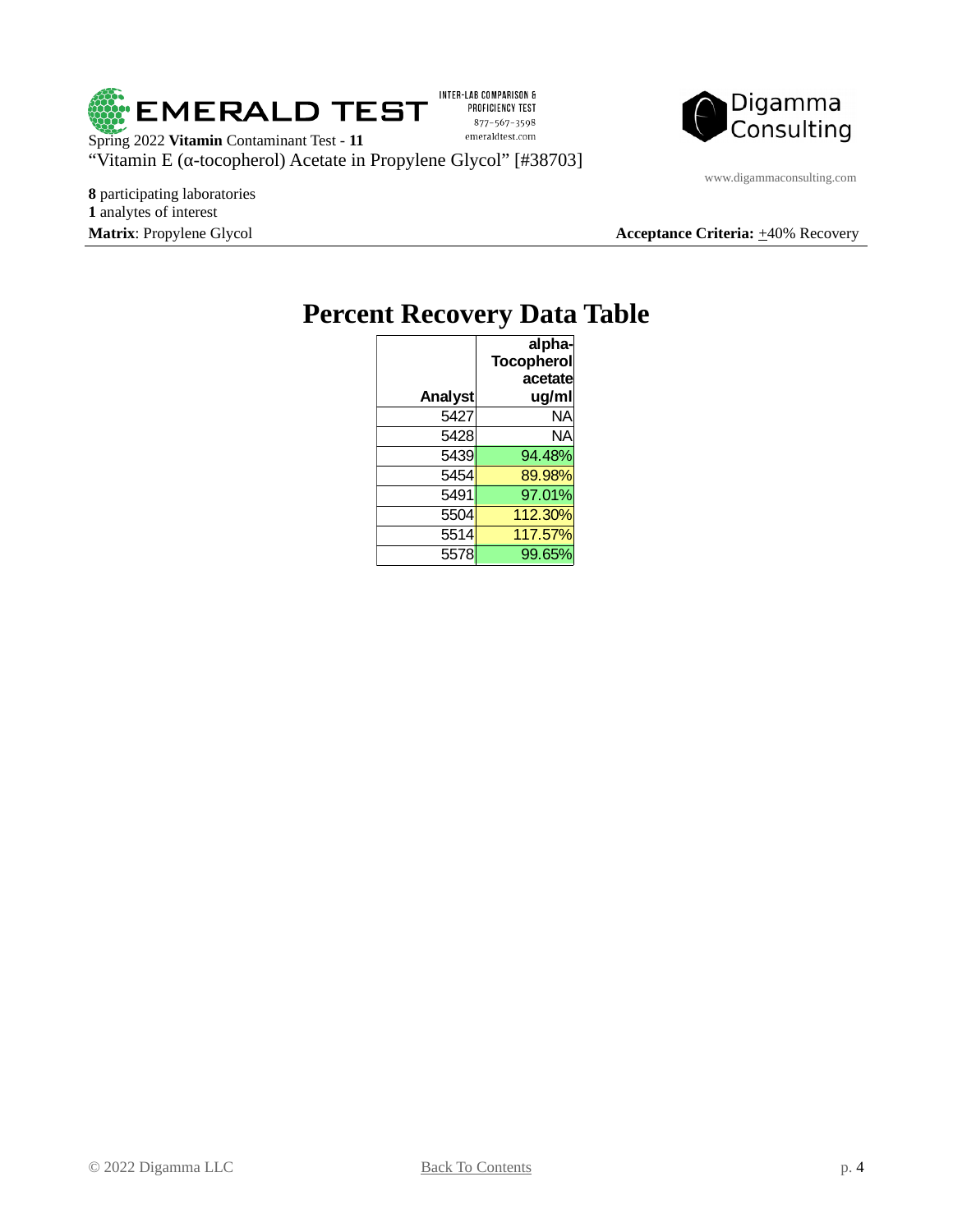

INTER-LAB COMPARISON & PROFICIENCY TEST 877-567-3598 emeraldtest.com



www.digammaconsulting.com

**8** participating laboratories **1** analytes of interest

**Matrix**: Propylene Glycol **Acceptance Criteria:**  $\pm$ 40% Recovery

| Z-SCOre Data Tab |                                        |  |  |
|------------------|----------------------------------------|--|--|
| <b>Account</b>   | alpha-<br><b>Tocopherol</b><br>acetate |  |  |
| 5427             | $-1.70$                                |  |  |
| 5428             | $-1.70$                                |  |  |
| 5439             | 0.40                                   |  |  |
| 5454             | 0.30                                   |  |  |
| 5491             | 0.46                                   |  |  |
| 5504             | 0.80                                   |  |  |
| 5514             | 0.92                                   |  |  |
| 5578             | 0.52                                   |  |  |

# <span id="page-4-0"></span>**Z-Score Data Table**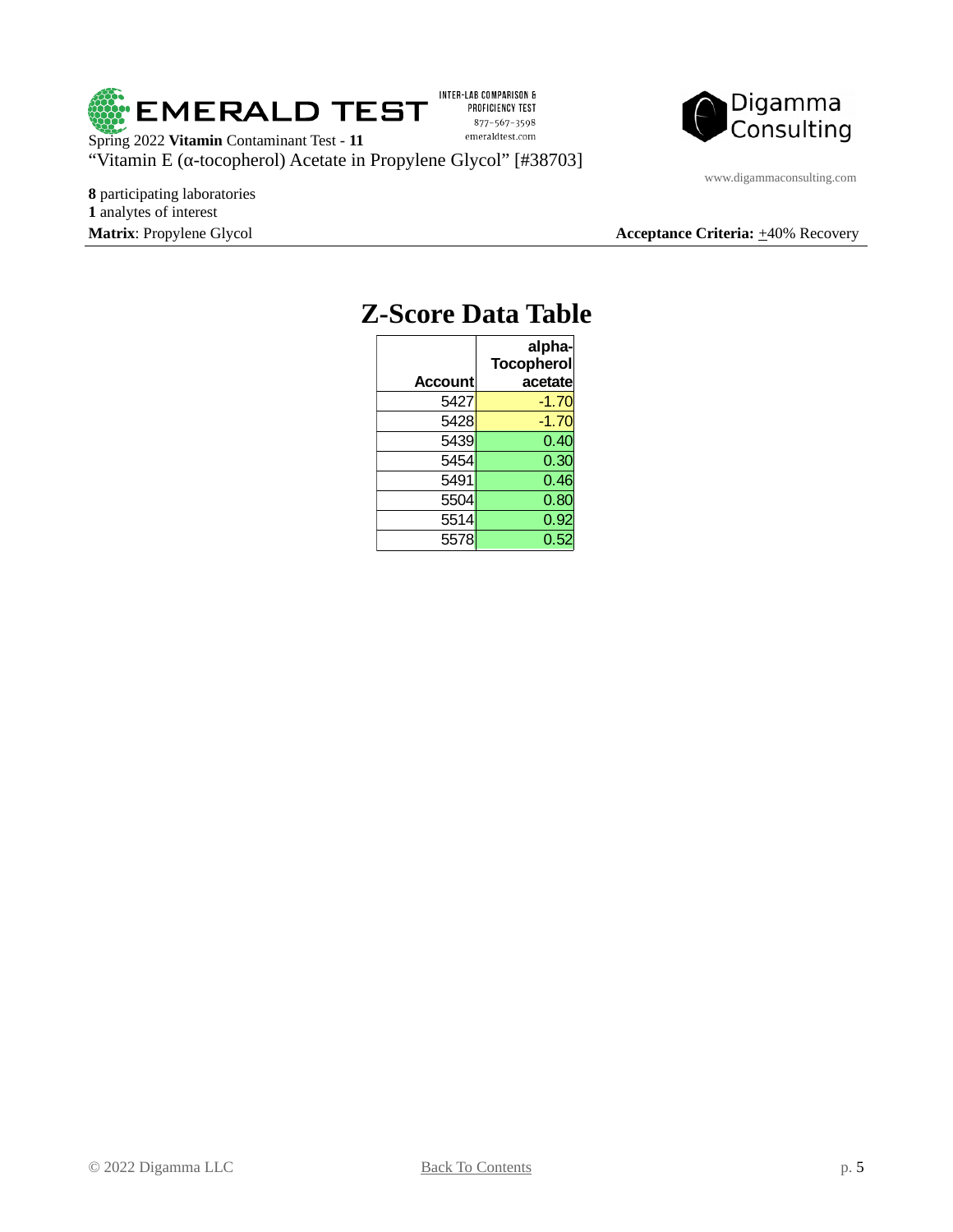

INTER-LAB COMPARISON & PROFICIENCY TEST 877-567-3598 emeraldtest.com



Spring 2022 **Vitamin** Contaminant Test - **11** "Vitamin E (α-tocopherol) Acetate in Propylene Glycol" [#38703]

**8** participating laboratories **1** analytes of interest

www.digammaconsulting.com

**Matrix**: Propylene Glycol **Acceptance Criteria:**  $\pm$ 40% Recovery

### <span id="page-5-0"></span>**Z-Score Graph**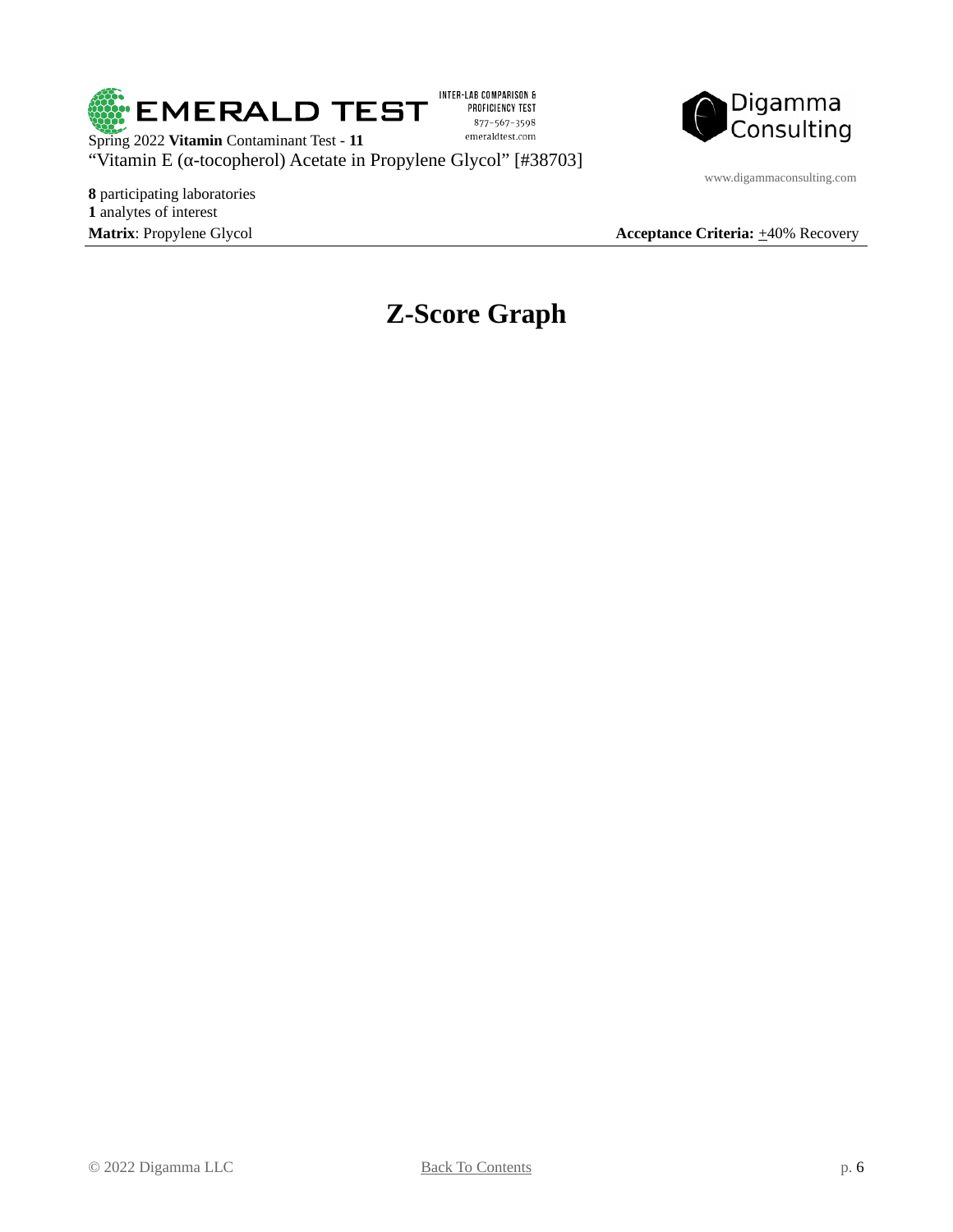

Digamma<br>Consulting

Spring 2022 **Vitamin** Contaminant Test - **11** "Vitamin E (α-tocopherol) Acetate in Propylene Glycol" [#38703]

**8** participating laboratories **1** analytes of interest **Matrix**: Propylene Glycol **Acceptance Criteria:**  $\pm$ 40% Recovery

www.digammaconsulting.com

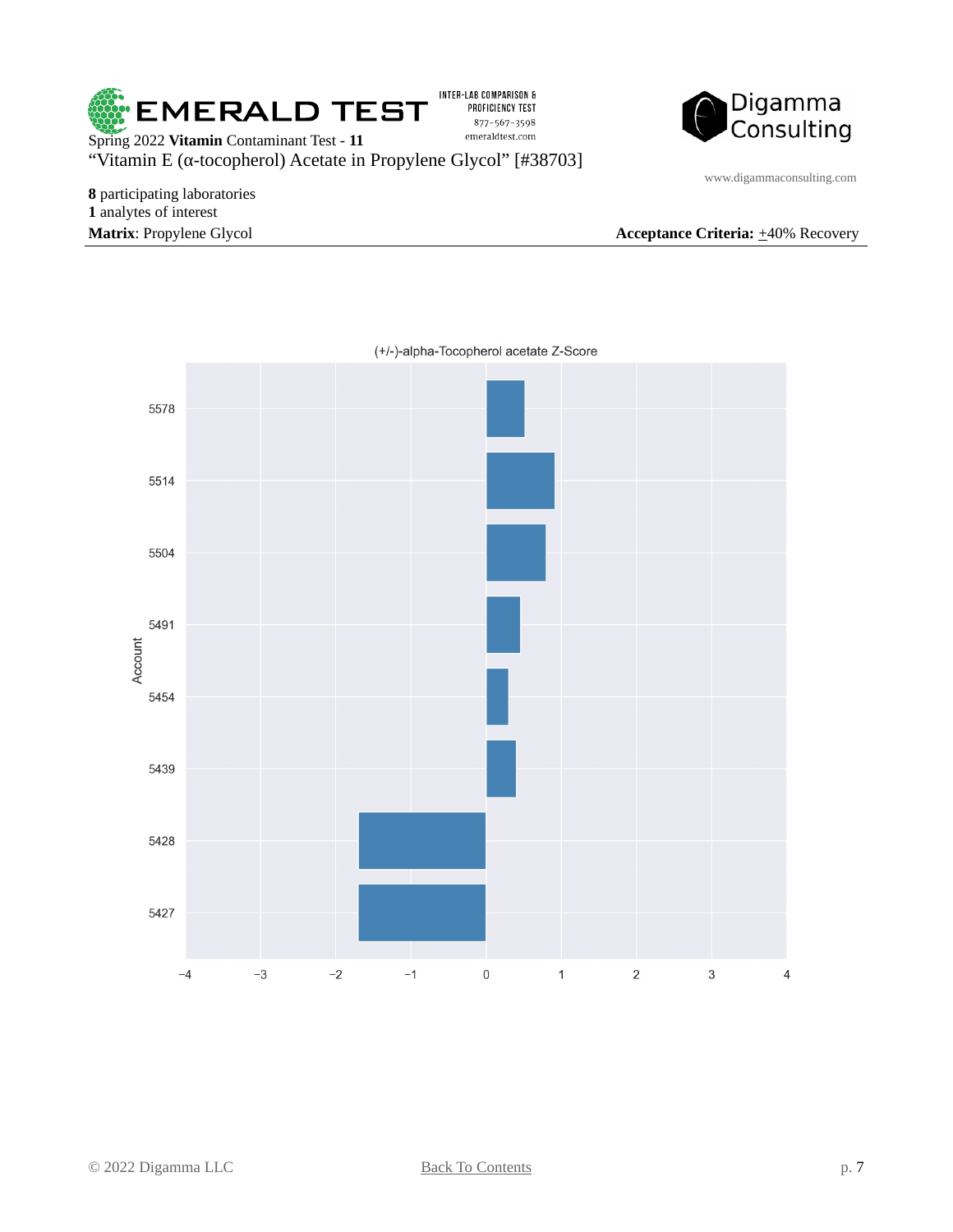

INTER-LAB COMPARISON & PROFICIENCY TEST 877-567-3598 emeraldtest.com



Spring 2022 **Vitamin** Contaminant Test - **11** "Vitamin E (α-tocopherol) Acetate in Propylene Glycol" [#38703]

**8** participating laboratories **1** analytes of interest

www.digammaconsulting.com

**Matrix**: Propylene Glycol **Acceptance Criteria:**  $\pm$ 40% Recovery

## <span id="page-7-0"></span>**Gaussian Normal Distribution Plots**